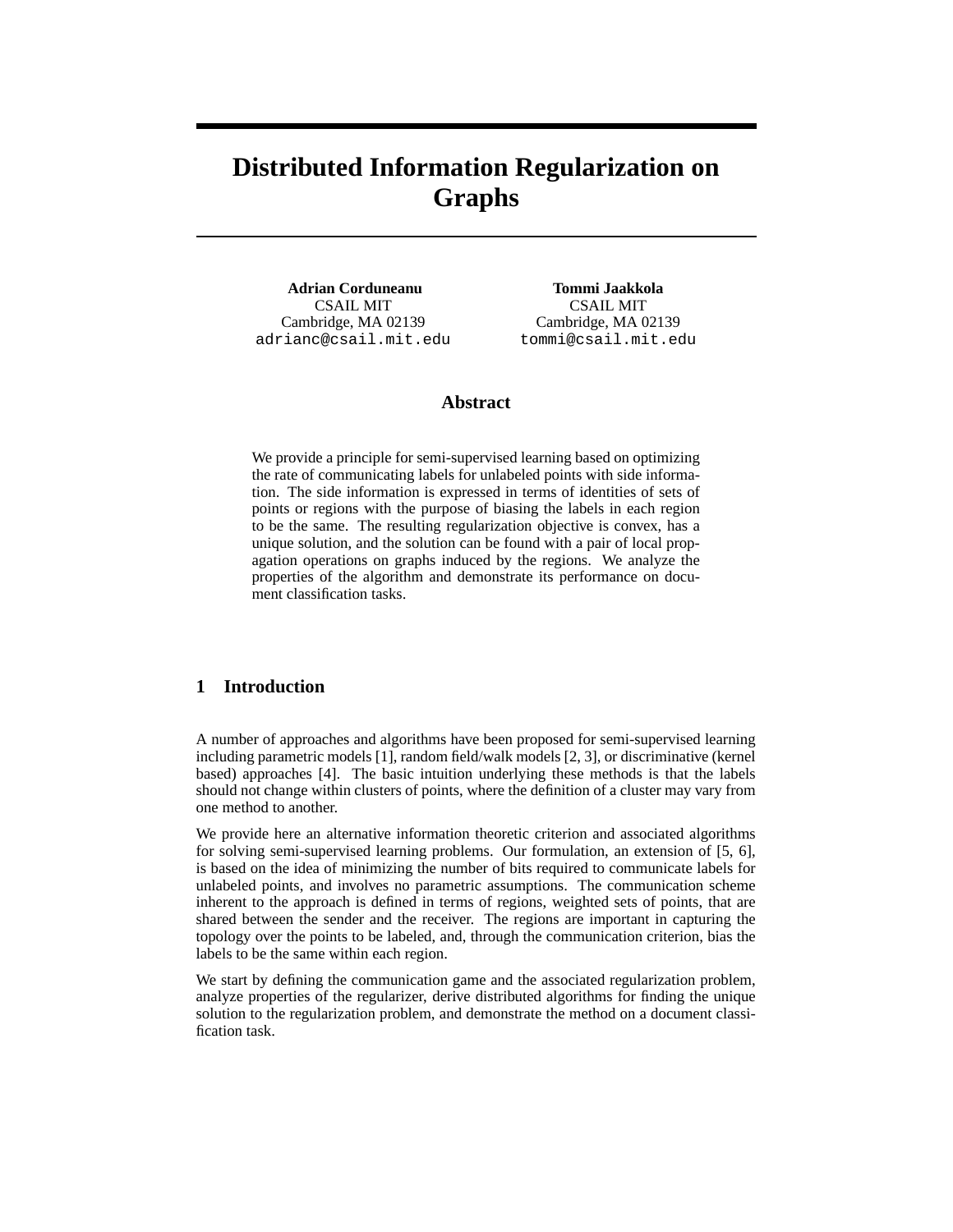

Figure 1: The topology imposed by the set of regions (squares) on unlabeled points (circles)

#### **2 The communication problem**

Let  $\mathcal{S} = \{x_1, \ldots, x_n\}$  be the set of unlabeled points and Y the set of possible labels. We assume that target labels are available only for a small subset  $S_l \subset S$  of the unlabeled points. The objective here is to find a conditional distribution  $Q(y|x)$  over the labels at each unlabeled point  $x \in S$ . The estimation is made possible by a regularization criterion over the conditionals which we define here through a communication problem. The communication scheme relies on a set of regions  $\mathcal{R} = \{R_1, \ldots, R_m\}$ , where each region  $R \in \mathcal{R}$  is a subset of the unlabeled points  $S$  (cf. Figure 1). The weights of points within each region are expressed in terms of a conditional distribution  $P(x|R)$ ,  $\sum_{x \in R} P(x|R) = 1$ , and each region has an *a priori* probability  $P(R)$ . We require only that  $\sum_{R \in \mathcal{R}} P(x|R)P(R) = 1/n$ for all  $x \in S$ . (Note: in our overloaded notation "R" stands both for the set of points and its identity as a set).

The regions and the membership probabilities are set in an application specific manner. For example, in a document classification setting we might define regions as sets of documents containing each word. The probabilities  $P(R)$  and  $P(x|R)$  could be subsequently derived from a word frequency representation of documents: if  $f(w|x)$  is the frequency of word w in document x, then for each pair of w and the corresponding region R we can set  $P(R) = \sum_{x \in S} f(w|x)/n$  and  $P(x|R) = f(w|x)/(nP(R)).$ 

For any fixed conditionals  ${Q(y|x)}$  we define the communication problem as follows. The sender selects a region  $R \in \mathcal{R}$  with probability  $P(R)$  and a point within the region according to  $P(x|R)$ . Since  $\sum_{R \in \mathcal{R}} P(x|R)P(R) = 1/n$ , each point x is overall equally likely to be selected. The label y is sampled from  $Q(y|x)$  and communicated to the receiver optimally using a coding scheme tailored to the region R (based on knowing  $P(x|R)$  and  $Q(y|x), x \in R$ ). The receiver has access to x, R, and the region specific coding scheme to reproduce y. The rate of information needed to be sent to the receiver in this scheme is given by

$$
J_c(Q; \mathcal{R}) = \sum_{R \in \mathcal{R}} P(R) I_R(x; y) = \sum_{R \in \mathcal{R}} P(R) \sum_{x \in R} \sum_{y \in \mathcal{Y}} P(x|R) Q(y|x) \log \frac{Q(y|x)}{Q(y|R)}
$$
(1)

where  $Q(y|R) = \sum_{x \in R} P(x|R)Q(y|x)$  is the overall probability of y within the region.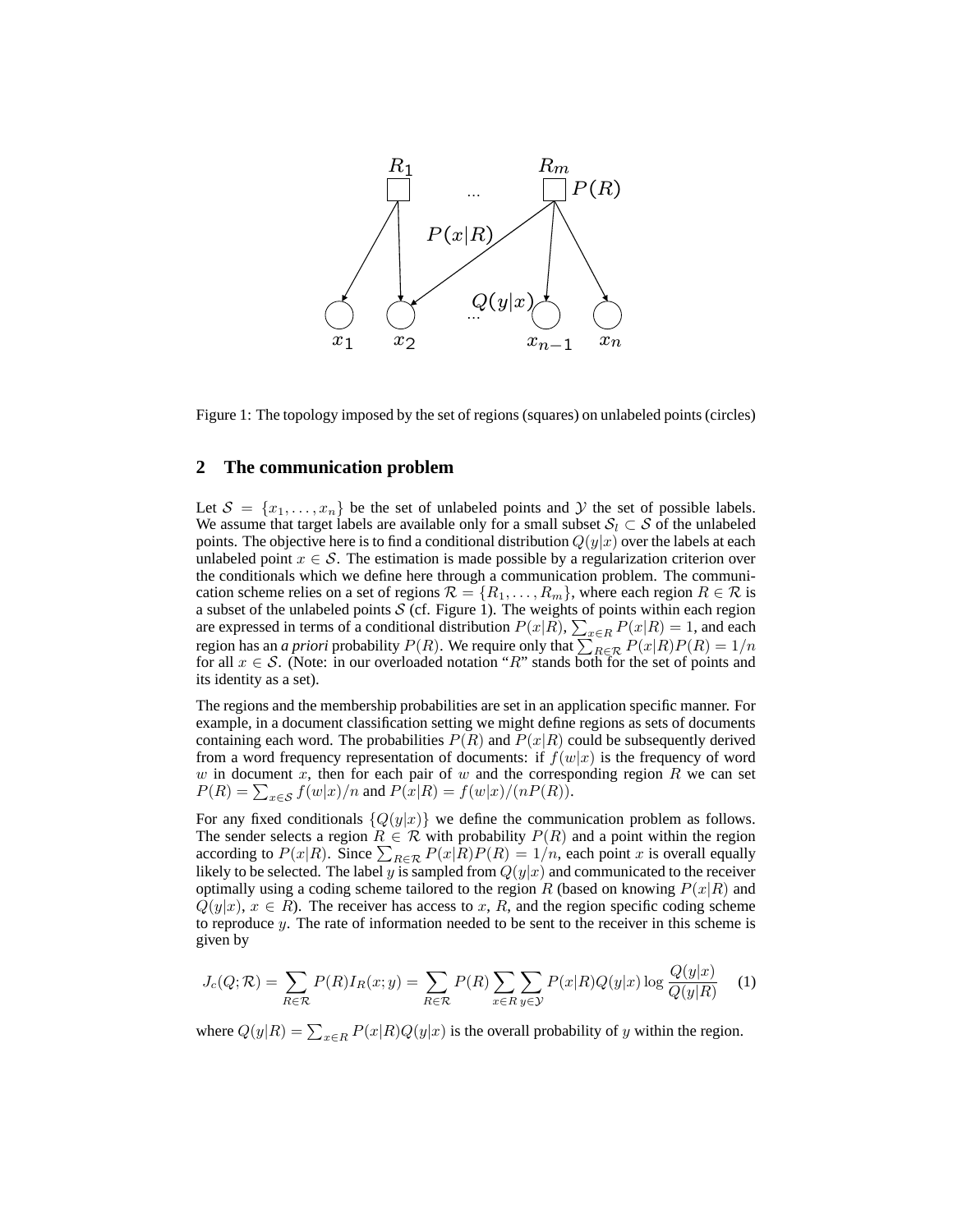#### **3 The regularization problem**

We use  $J_c(Q; \mathcal{R})$  to regularize the conditionals. This regularizer biases the conditional distributions to be constant within each region so as to minimize the communication cost  $I_R(x; y)$ . Put another way, by introducing a region R we bias the points in the region to be labeled the same. By adding the cost of encoding the few available labeled points, expressed here in terms of the empirical distribution  $\hat{P}(y,x)$  whose support lies in  $\mathcal{S}_l$ , the overall regularization criterion is given by

$$
J(Q; \lambda) = -\sum_{x \in S_l} \sum_{y \in \mathcal{Y}} \hat{P}(y, x) \log Q(y|x) + \lambda J_c(Q; \mathcal{R})
$$
 (2)

where  $\lambda > 0$  is a regularization parameter. The following lemma guarantees that the solution is always unique:

**Lemma 1**  $J(Q; \lambda)$  *for*  $\lambda > 0$  *is a strictly convex function of the conditionals*  $\{Q(y|x)\}\$ *provided that 1) each point*  $x \in S$  *belongs to at least one region containing at least two points, and 2) the membership probabilities*  $P(x|R)$  *and*  $P(R)$  *are all non-zero.* 

The proof follows immediately from the strict convexity of mutual information [7] and the fact that the two conditions guarantee that each  $Q(y|x)$  appears non-trivially in at least one mutual information term.

#### **4 Regularizer and the number of labelings**

We consider here a simple setting where the labels are hard and binary,  $Q(y|x) \in \{0, 1\}$ , and seek to bound the number of possible binary labelings consistent with a cap on the regularizer.

We assume for simplicity that points in a region have uniform weights  $P(x|R)$ . Let  $N(I)$ be the number of labelings of S consistent with an upper bound I on the regularizer  $J_c(Q, \mathcal{R})$ . The goal is to show that  $N(I)$  is significantly less than  $2^n$  and  $N(I) \to 2$ as  $I \rightarrow 0$ .

**Theorem 2**  $\log_2 N(I) \leq C(I) + I \cdot n \cdot t(\mathcal{R}) / \min_R P(R)$ *, where*  $C(I) \rightarrow 1$  *as*  $I \rightarrow 0$ *, and*  $t(\mathcal{R})$  *is a property of*  $\mathcal{R}$ *.* 

**Proof** Let  $f(R)$  be the fraction of positive samples in region R. Because the labels are binary  $I_R(x; y)$  is given by  $H(f(R))$ , where H is the entropy. If  $\sum_R P(R)H(f(R)) \leq I$ then certainly  $H(f(R)) \leq I/P(R)$ . Since the binary entropy is concave and symmetric w.r.t. 0.5, this is equivalent to  $f(R) \leq g_R(I)$  or  $f(R) \geq 1 - g_R(I)$ , where  $g_R(I)$  is the inverse of H at  $I/P(R)$ . We say that a region is mainly negative if the former condition holds, or mainly positive if the latter.

If two regions  $R_1$  and  $R_2$  overlap by a large amount, they must be mainly positive or mainly negative together. Specifically this is the case if  $|R_1 \cap R_2| > g_{R_1}(I)|R_1| + g_{R_2}(I)|R_2|$ Consider a graph with vertices the regions, and edges whenever the above condition holds. Then regions in a connected component must be all mainly positive or mainly negative together. Let  $C(I)$  be the number of connected components in this graph, and note that  $C(I) \rightarrow 1$  as  $I \rightarrow 0$ .

We upper bound the number of labelings of the points spanned by a given connected component  $C$ , and subsequently combine the bounds. Consider the case in which all regions in  $\tilde{C}$  are mainly negative. For any subset  $\mathcal{C}'$  of  $\mathcal{C}$  that still covers all the points spanned by  $\mathcal{C}$ ,

$$
f(\mathcal{C}) \le \frac{1}{|\mathcal{C}|} \sum_{R \in \mathcal{C}'} g_I(R) |R| \le \max_R g_I(R) \cdot \frac{\sum_{R \in \mathcal{C}'} |R|}{|\mathcal{C}'|} \tag{3}
$$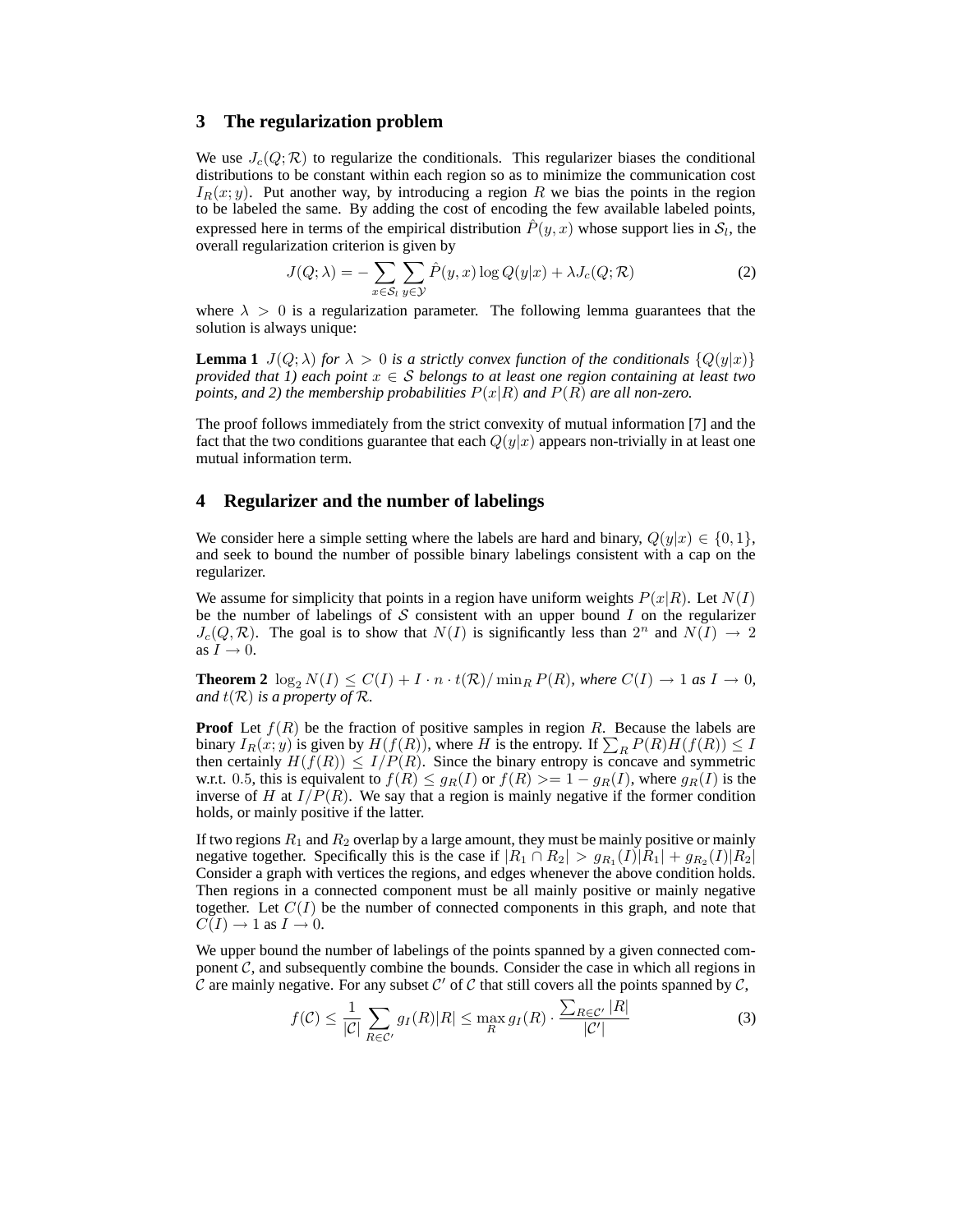Thus  $f(C) \leq t(C) \max_R g_I(R)$  where  $t(C) = \min_{C' \in C, C' \text{ cover}} \frac{\sum_{\mathcal{R} \in C'} |\mathcal{R}|}{|\mathcal{C}'|}$  $\frac{c \in C^{\prime} \cap C}{|C'|}$  is the minimum average number of times a point in  $C$  is necessarily covered.

There at most  $2^{nf(R)\log_2(2/f(R))}$  labelings of a set of points of which at most  $nf(R)$  are positive. <sup>1</sup>. Thus the number of feasible labelings of the connected component  $\hat{C}$  is upper bounded by  $2^{1+nt(C) \max_R g_I(R) \log_2(2/(t(C) \max_R g_I(R)))}$  where 1 is because C can be either mainly positive or mainly negative. By cumulating the bounds over all connected components and upper bounding the entropy-like term with  $I/P(R)$  we achieve the stated result.  $\Box$ 

Note that  $t(\mathcal{R})$ , the average number of times a point is covered by a minimal subcovering of R normally does not scale with  $|R|$  and is a covering dependent constant.

## **5 Distributed propagation algorithm**

We introduce here a local propagation algorithm for minimizing  $J(Q; \lambda)$  that is both easy to implement and provably convergent. The algorithm can be seen as a variant of the Blahut-Arimoto algorithm in rate-distortion theory [8], adapted to the more structured context here. We begin by rewriting each mutual information term  $I_R(x; y)$  in the criterion

$$
I_R(x; y) = \sum_{x \in R} \sum_{y \in \mathcal{Y}} P(x|R) Q(y|x) \log \frac{Q(y|x)}{Q(y|R)}
$$
(4)

$$
= \min_{Q_R(\cdot)} \sum_{x \in R} \sum_{y \in \mathcal{Y}} P(x|R) Q(y|x) \log \frac{Q(y|x)}{Q_R(y)} \tag{5}
$$

where the variational distribution  $Q_R(y)$  can be chosen independently from  $Q(y|x)$  but the unique minimum is attained when  $Q_R(y) = Q(y|R) = \sum_{x \in R} P(x|R)Q(y|x)$ . We can extend the regularizer over both  ${Q(y|x)}$  and  ${Q_R(y)}$  by defining

$$
J_c(Q, Q_R; \mathcal{R}) = \sum_{R \in \mathcal{R}} P(R) \sum_{x \in R} \sum_{y \in \mathcal{Y}} P(x|R) Q(y|x) \log \frac{Q(y|x)}{Q_R(y)}
$$
(6)

so that  $J_c(Q; \mathcal{R}) = \min_{\{Q_R(\cdot), R \in \mathcal{R}\}} J_c(Q, Q_R; \mathcal{R})$  recovers the original regularizer.

The local propagation algorithm follows from optimizing each  $Q(y|x)$  based on fixed  ${Q_R(y)}$  and subsequently finding each  $Q_R(y)$  given fixed  ${Q(y|x)}$ . We omit the straightforward derivation and provide only the resulting algorithm: for all points  $x \in$  $S \cap S_l$  (not labeled) and for all regions  $R \in \mathcal{R}$  we perform the following complementary averaging updates

$$
Q(y|x) \leftarrow \frac{1}{Z_x} \exp\left(\sum_{R:x \in R} [nP(R)P(x|R)] \log Q_R(y)\right) \tag{7}
$$

$$
Q_R(y) \leftarrow \sum_{x \in R} P(x|R)Q(y|x) \tag{8}
$$

where  $Z_x$  is a normalization constant. In other words,  $Q(y|x)$  is obtained by taking a weighted geometric average of the distributions associated with the regions, whereas  $Q_R(y)$  is (as before) a weighted arithmetic average of the conditionals within each region. In terms of the document classification example discussed earlier, the weight  $[nP(R)P(x|R)]$  appearing in the geometric average reduces to  $f(w|x)$ , the frequency of word  $w$  identified with region  $R$  in document  $x$ .

<sup>&</sup>lt;sup>1</sup>The result follows from  $\sum_{i=0}^{k} \binom{n}{i} \leq \left(\frac{2n}{k}\right)^k$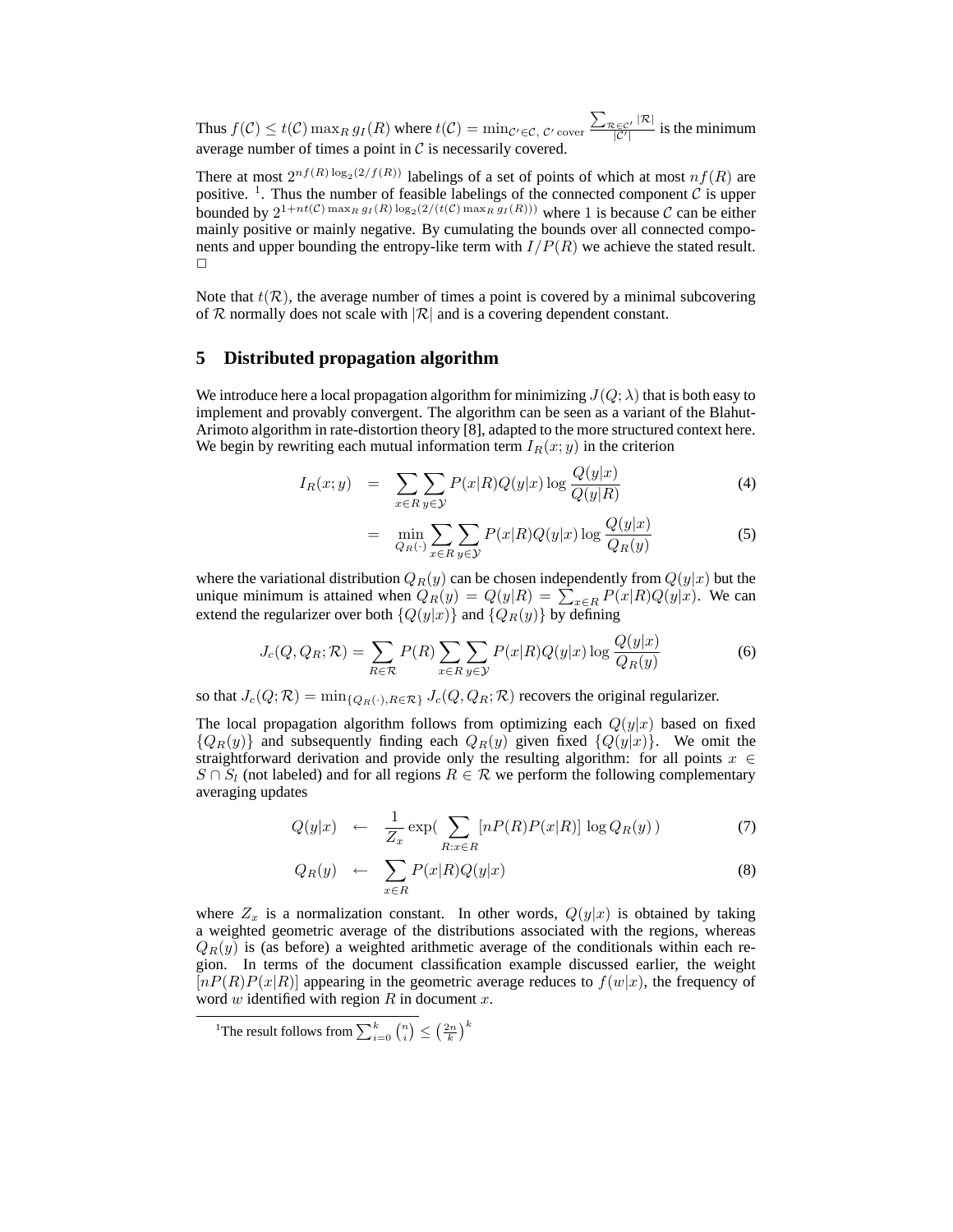Updating  $Q(y|x)$  for each labeled point  $x \in \mathcal{S}_l$  involves minimizing

$$
\sum_{y \in \mathcal{Y}} \hat{P}(y, x) \log Q(y|x) - \frac{\lambda}{n} H(Q(\cdot|x)) - \lambda \sum_{y \in \mathcal{Y}} Q(y|x) \left( \sum_{R: x \in R} P(R) P(x|R) \log Q_R(y) \right)
$$
\n(9)

where  $H(Q(\cdot|x))$  is the Shannon entropy of the conditional. While the objective is strictly convex, the solution cannot be written in closed form and have to be found iteratively (e.g., via Newton-Raphson or simple bracketing when the labels are binary). A much simpler update  $Q(y|x) = \delta(y, \hat{y}_x)$ , where  $\hat{y}_x$  is the observed label for x, may suffice in practice. This update results from taking the limit of small  $\lambda$  and approximates the iterative solution.

#### **6 Extensions**

#### **6.1 Structured labels and generalized propagation steps**

Here we extend the regularization framework to the case where the labels represent more structured annotations of objects. Let y be a vector of elementary labels  $y =$  $[y_1, \ldots, y_k]'$  associated with a single object x. We assume that the distribution  $Q(y|x)$  $Q(y_1, \ldots, y_k|x)$ , for any x, can be represented as a tree structured graphical model, where the structure is the same for all  $x \in S$ . The model is appropriate, e.g., in the context of assigning topics to documents. While the regularization principle applies directly if we leave  $Q(y|x)$  unconstrained, the calculations would be potentially infeasible due to the number of elementary labels involved, and inefficient as we would not explicitly make use of the assumed structure. Consequently, we seek to extend the regularization framework to handle distributions of the form

$$
Q_{\mathcal{T}}(y|x) = \prod_{i=1}^{k} Q_i(y_i|x) \prod_{(i,j) \in \mathcal{T}} \frac{Q_{ij}(y_i, y_j|x)}{Q_i(y_i|x)Q_j(y_j|x)}
$$
(10)

where  $T$  defines the edge set of the tree. The regularization problem will be formulated over  $\{Q_i(y_i|x), Q_{ij}(y_i,y_j|x)\}$  rather than unconstrained  $Q(y|x)$ .

The difficulty in this case arises from the fact that the arithmetic average (mixing) in eq (8) is not structure preserving (tree structured models are not mean flat). We can, however, also constrain  $Q_R(y)$  to factor according to the same tree structure. By restricting the class of variational distributions  $Q_R(y)$  that we consider, we necessarily obtain an *upper bound* on the original information criterion. If we minimize this upper bound with respect to  ${Q_R(y)}$ , under the factorization constraint

$$
Q_{R,T}(y) = \prod_{i=1}^{k} Q_{R,i}(y_i) \prod_{(i,j) \in T} \frac{Q_{R,i,j}(y_i, y_j)}{Q_{R,i}(y_i|x)Q_{R,j}(y_j)},
$$
(11)

given fixed  $\{Q_T(y|x)\}\$ , we can replace eq (8) with simple "moment matching" updates

$$
Q_{R,ij}(y_i, y_j) \leftarrow \sum_{x \in R} P(x|R) Q_{ij}(y_i, y_j|x)
$$
\n(12)

The geometric update of  $Q(y|x)$  in eq (7) is structure preserving in the sense that if  $Q_{R,\mathcal{T}}(y), R \in \mathcal{R}$  share the same tree structure, then so will the resulting conditional. The new updates will result in a monotonically decreasing bound on the original criterion.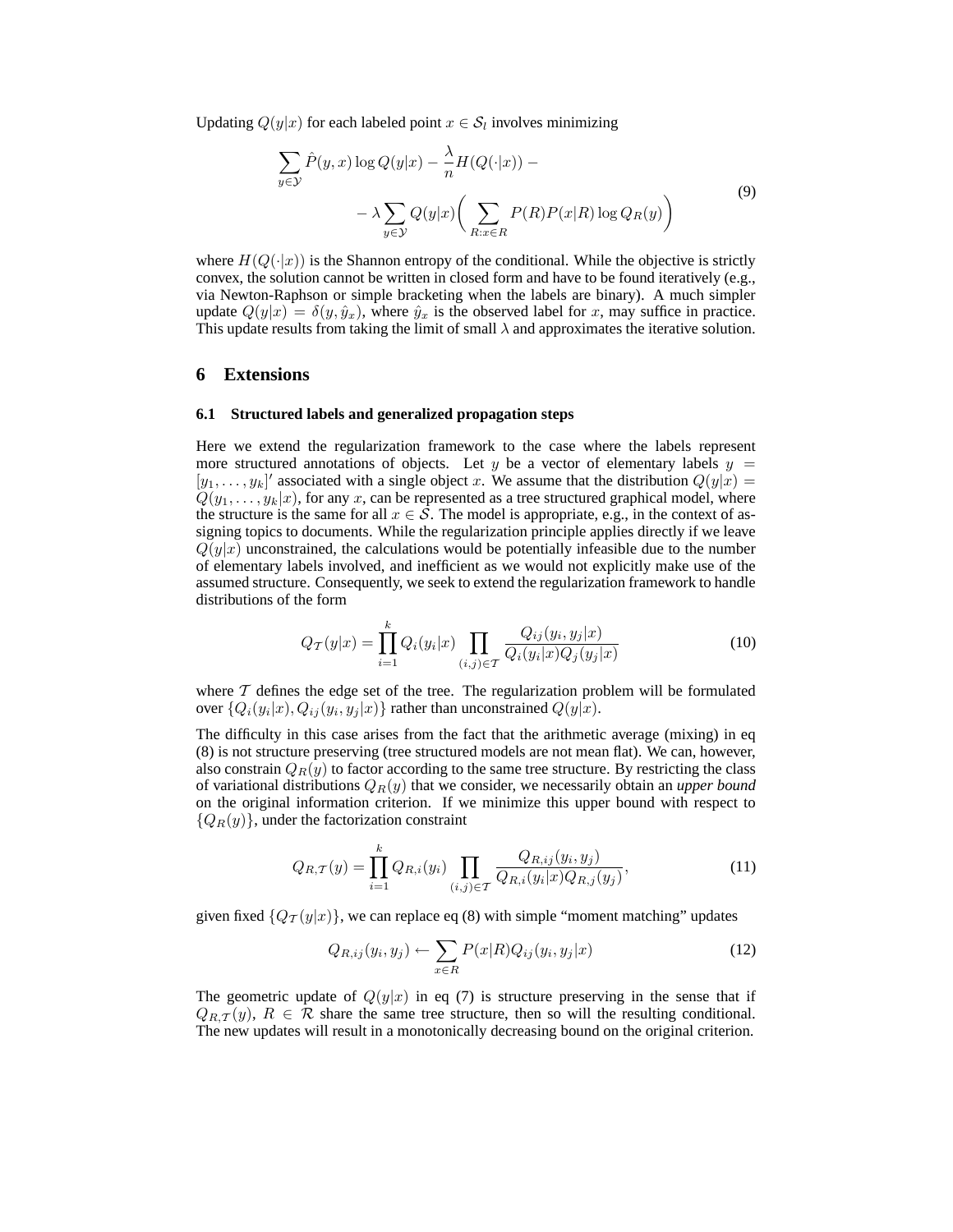

Figure 2: Clusters correctly separated by information regularization given one label from each class

#### **6.2 Complementary sets of regions**

In many cases the points to be labeled may have alternative feature representations, each leading to a different set of natural regions  $\mathcal{R}^{(k)}$ . For example, in web page classification both the content of the page, and the type of documents that link to that page should be correlated with its topic. The relationship between these heterogeneous features may be complex, with some features more relevant to the classification task than others.

Let  $J_c(Q; \mathcal{R}^{(k)})$  denote the regularizer from the  $k^{th}$  feature representation. Since the regularizers are on a common scale we can combine them linearly:

$$
J_c(Q; K, \alpha) = \sum_{k=1}^{K} \alpha_k J_c(Q; \mathcal{R}^{(k)}) = \sum_{k=1}^{K} \sum_{R \in \mathcal{R}^{(k)}} \alpha_k P_k(R) I_R(x; y)
$$
(13)

where  $\alpha_k \geq 0$  and  $\sum_k \alpha_k = 1$ . The result is a regularizer with regions  $\mathcal{K} = \bigcup_k \mathcal{R}^{(k)}$ and adjusted *a priori* weights  $\alpha_k P_k(R)$  over the regions. The solution can therefore be found as before provided that  $\{\alpha_k\}$  are known. When  $\{\alpha_k\}$  are unknown, we set them competitively. In other words, we minimize the worst information rate across the available representations. This gives rise to the following regularization problem:

$$
\max_{\alpha_k \ge 0, \sum \alpha_k = 1} \min_{Q(y|x)} J(Q; \lambda, \alpha)
$$
\n(14)

where  $J(Q; \lambda, \alpha)$  is the overall objective that uses  $J_c(Q; \mathcal{K}, \alpha)$  as the regularizer. The maximum is well-defined since the objective is concave in  $\{\alpha_k\}$ . This follows immediately as the objective is a minimum of a collection of linear functions  $J(Q; \lambda, \alpha)$  (linear in  $\{\alpha_k\}$ ).

At the optimum all  $J_c(Q; \mathcal{R}^{(k)})$  for which  $\alpha_k > 0$  have the same value (the same information rate). Other feature sets, those with  $\alpha_k = 0$ , do not contribute to the overall solution as their information rates are dominated by others.

#### **7 Experiments**

We first illustrate the performance of information regularization on two generated binary classification tasks in the plane. Here we can derive a region covering from the Euclidean metric as spheres of a certain radius centered at each data point. On the data set in Figure 2 inspired from [3] the method correctly propagates the labels to the clusters starting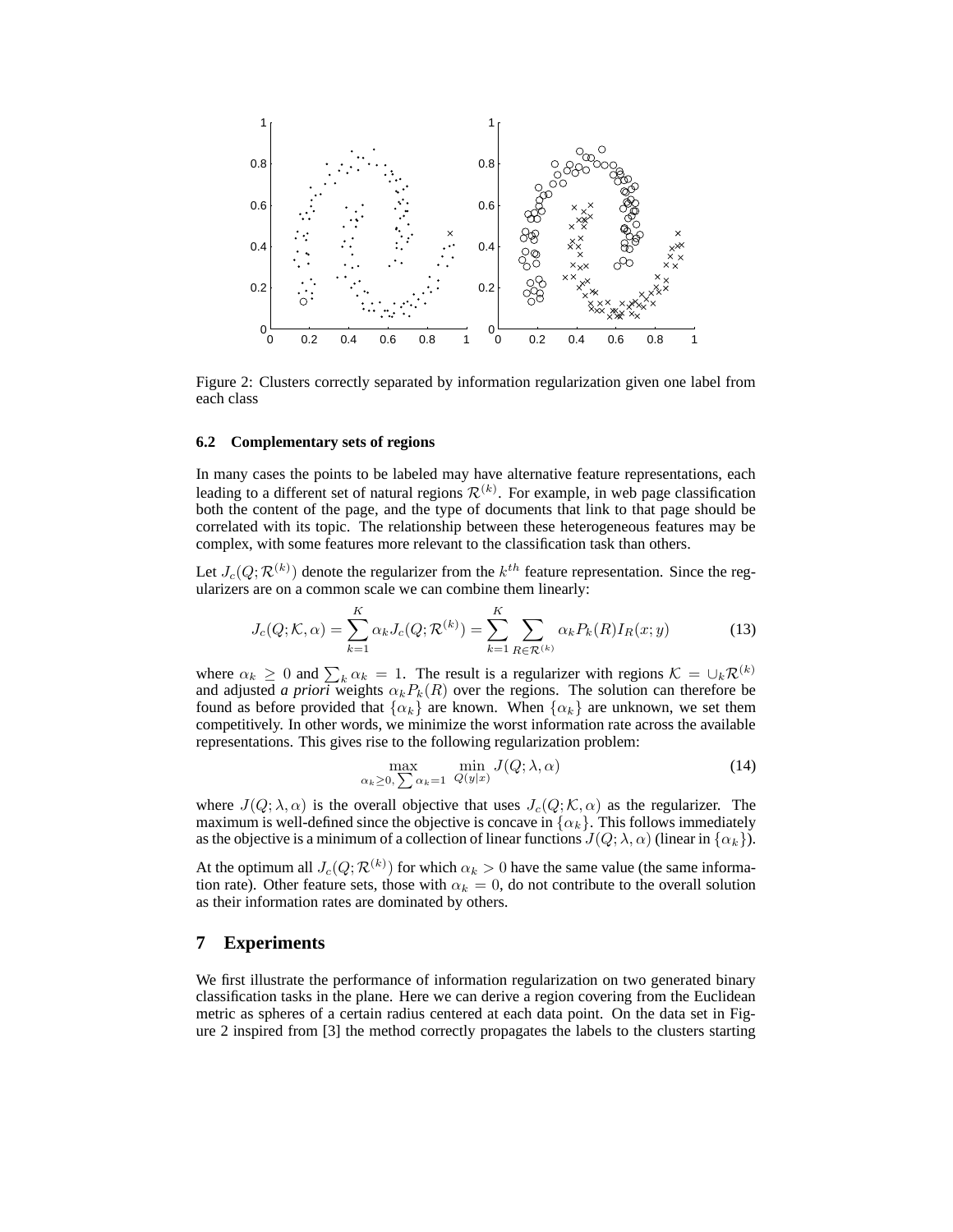

Figure 3: Ability of information regularization to correct the output of a prior classifier (left: before, right: after)

from a single labeled point in each class. In the example in Figure 3 we demonstrate that information regularization can be used as a post-processing to supervised classification and improve error rates by taking advantage of the topology of the space. All points are a priori labeled by a linear classifier that is non-optimal and places a decision boundary through the negative and positive clusters. Information regularization (on a Euclidean region covering defined as circles around each data point) is able to correct the mislabeling of the clusters. Next we test the algorithm on a web document classification task, the WebKB data set of [1]. The data consists of 1051 pages collected from the websites of four universities. This particular subset of WebKB is a binary classification task into 'course' and 'non-course' pages. 22% of the documents are positive ('course'). The dataset is interesting because apart from the documents contents we have information about the link structure of the documents. The two sources of information can illustrate the capability of information regularization of combining heterogeneous unlabeled representations.

Both 'text' and 'link' features used here are a bag-of-words representation of documents. To obtain 'link' features we collect text that appears under all links that link to that page from other pages, and produce its bag-of-words representation. We employ no stemming, or stop-word processing, but restrict the vocabulary to 2000 text words and 500 link words. The experimental setup consists of 100 random selections of 3 positive labeled, 9 negative labeled, and the rest unlabeled. The test set includes all unlabeled documents. We report a naïve Bayes baseline based on the model that features of different words are independent given the document class. The naïve Bayes algorithm can be run on text features, link features, or combine the two feature sets by assuming independence. We also quote the performance of the semi-supervised method obtained by combining na¨ıve Bayes with the EM algorithm as in [9].

We measure the performance of the algorithms by the F-score equal to  $2pr/(p+r)$ , where p and  $r$  are the precision and recall. A high F-score indicates that the precision and recall are high and also close to each other. To compare algorithms independently of the probability threshold that decides between positive and negative samples, the results reported are the best F-scores for all possible settings of the threshold.

The key issue in applying information regularization is the derivation of a sound region covering  $R$ . For document classification we obtained the best results by grouping all documents that share a certain word into the same region; thus each region is in fact a word, and there are as many regions as the size of the vocabulary. Regions are weighted equally, as well as the words belonging to the same region. The choice of  $\lambda$  is also task dependent. Here cross-validation selected a optimal value  $\lambda = 90$ . When running information regu-